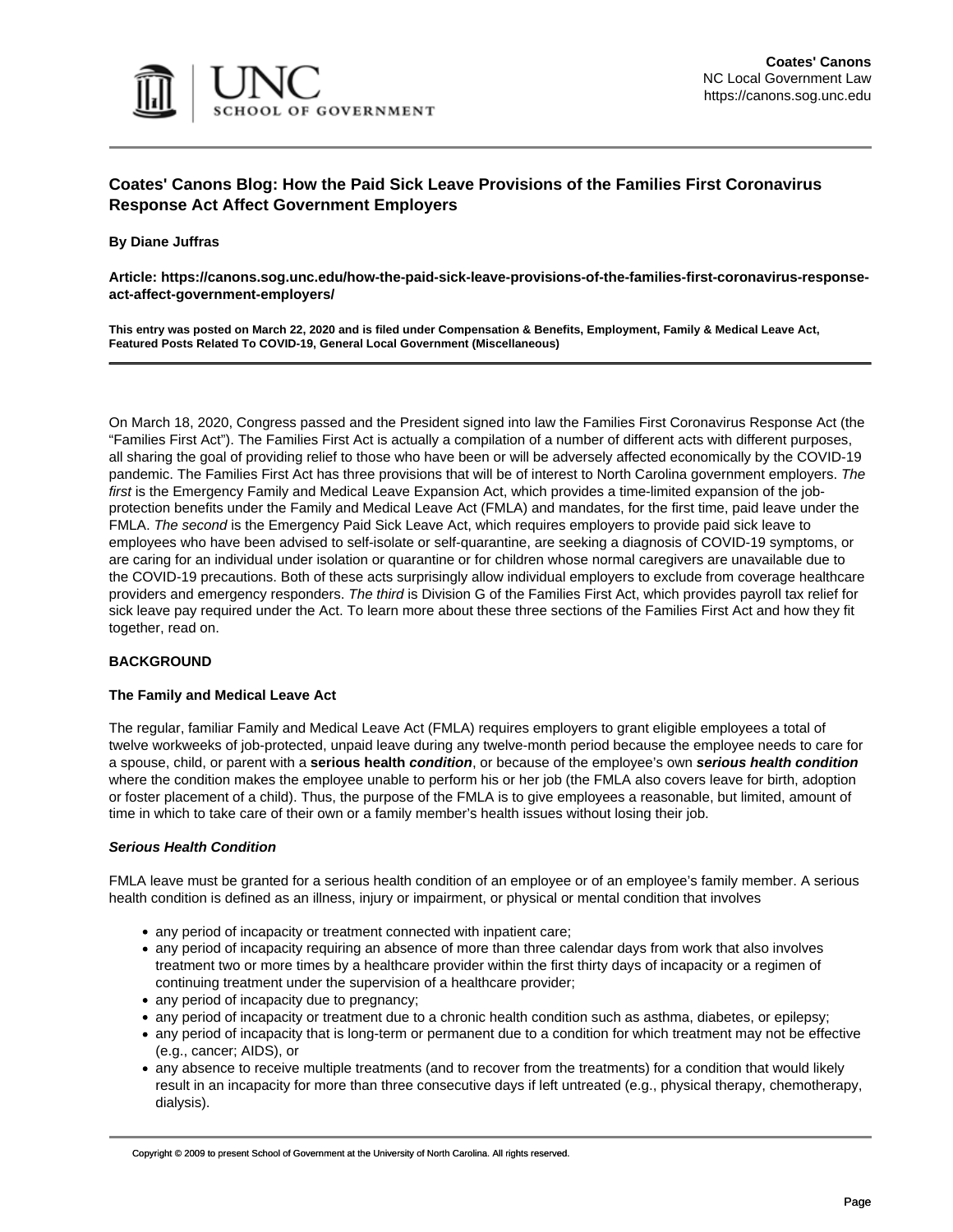

FMLA leave is unpaid leave, but an employer may require (or an employee may choose) to run accrued paid leave or accrued overtime compensatory time off along side the FMLA leave to turn it into a paid leave.

### **Paid Sick Leave**

Employer-provided sick leave, in contrast to FMLA leave, can be defined however an employer chooses because it is a benefit that is not required by law. Most local government employers make sick leave available for any illness or injury that prevents an employee from performing his or her regular job duties, as well as for medical or dental appointments. Other approved reasons for using sick leave might include pregnancy-related conditions or care of a sick child. Unlike FMLA leave, sick leave is not job-protected leave. Where the FMLA does not apply, an employer may terminate an employee for excessive absenteeism even if the employee is genuinely ill and has accrued sick leave upon which to draw.

The State Human Resources Act (SHRA) is the sole exception to this rule. Under SHRA rules local government employees covered by the SHRA (that is, county social services and health department employees – except those in consolidated human services agencies –, emergency management employees, and employees of area mental health authorities and of district health authorities) may be separated from service because they are unable to work only after they have exhausted all available leave.

# **THE EMERGENCY FAMILY AND MEDICAL LEAVE EXPANSION ACT**

#### **New FMLA Qualifying Reason: Lack of Child Care Due to COVID-19**

The new Emergency Family and Medical Leave Expansion Act ("Emergency FMLA Act") adds a new category of qualifying reasons for the employee to take job-protected leave to the FMLA, in addition to the original leave for the employee's own or a family member's serious health condition and the birth, adoption or foster care placement of a child. Now, up to twelve weeks of leave may be taken under this new qualifying reason ("emergency FMLA leave") when

an employee is unable to work (or telework) due to a need for leave to care for the son or daughter under 18 years of age of such employee if the school or place of care has been closed, or the child care provider of such son or daughter is unavailable due to an emergency with respect to COVID-19 as declared by a federal, state or local authority.

Note that the Emergency FMLA Act defines "child care provider" as one who provides child care services on a regular basis and receives compensation for those services. It excludes the situation where a family member has been providing child care and is no longer available. See section 3102(b) of the Families First Act.

This new provision applies to any employee who has worked for at least 30 days. This is much more generous coverage than the provisions for regular FMLA provide. Employees are not eligible for regular FMLA leave until they have worked for their employer for twelve nonconsecutive calendar months and for a minimum of 1,250 hours in the immediately preceding calendar year. This new act does not change the eligibility requirements for regular FMLA leave. An employee infected with COVID-19 does not qualify for regular FMLA leave for a serious health condition unless they work for an employer with 50 or more employees and have worked for that employer for twelve months and 1,250 hours.

Employees are still limited to a total of twelve weeks of FMLA leave within a 12-month period for all reasons combined. Employees who have already used up their FMLA allotment for the year are not entitled to emergency FMLA leave.

As with regular FMLA leave, where the need for leave is foreseeable, employees must give their employers as much advance notice as practicable.

#### **Time Limited Provision**

Emergency FMLA leave is available only for as long as a federal, state or local COVID-19 state of emergency is in effect and in any event only through December 31, 2020.

#### **Major New Benefit: After 10 Days, Emergency FMLA Leave is Paid Leave**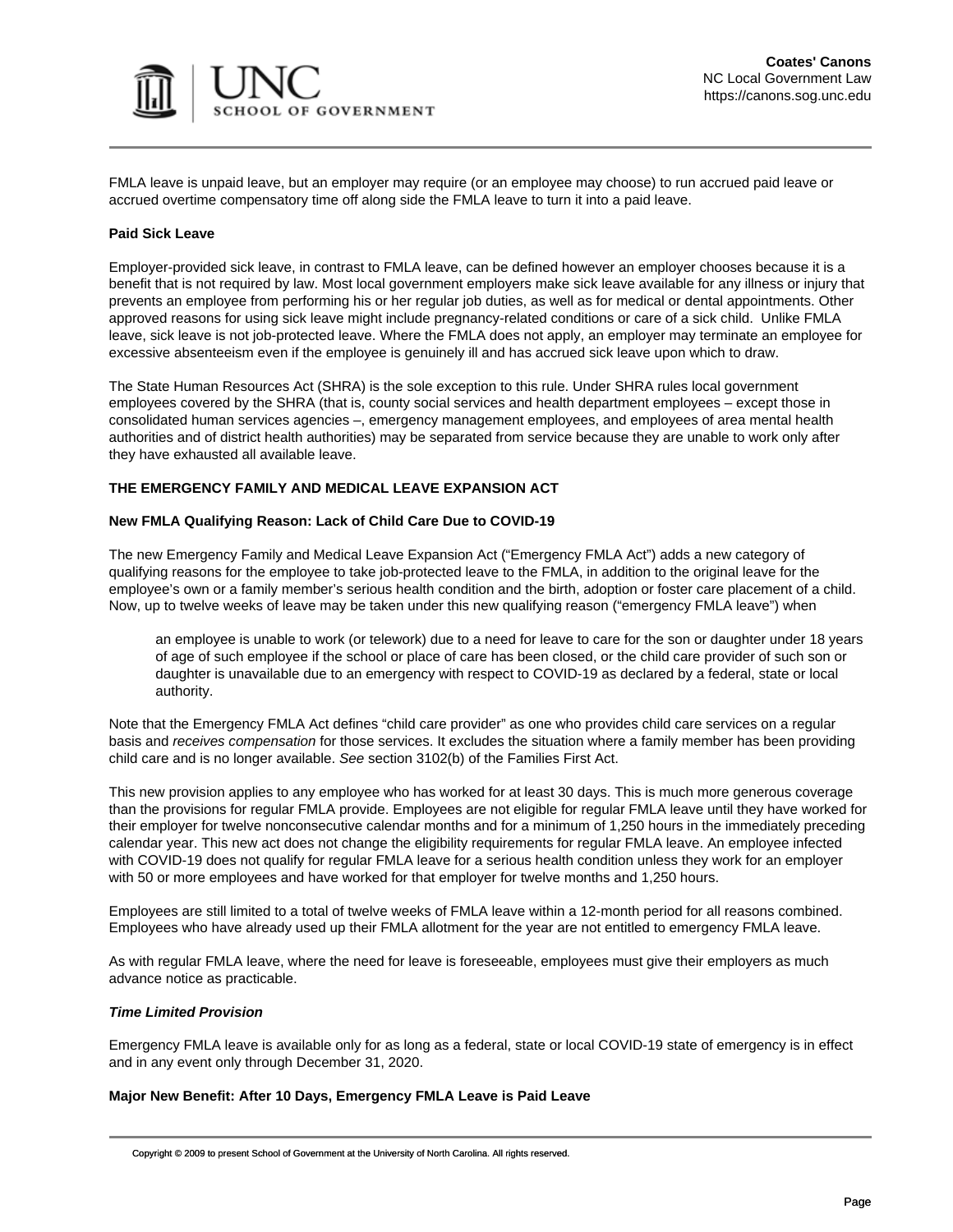

Under the Emergency FMLA Act, leave taken when an employee loses childcare due to the COVID-19 emergency is paid leave after a ten-day waiting period. The first ten days of emergency FMLA leave are unpaid, just as regular FMLA leave is. An employee may choose to use any accrued paid leave during the first ten days of emergency FMLA leave. Interestingly, the Emergency FMLA Act does not have a provision allowing the employer to require that the employee use any accrued paid leave during this period, as do [the regular FMLA regulations.](https://www.law.cornell.edu/cfr/text/29/825.207) Employers should not, therefore, require employees using emergency FMLA leave to use their accrued paid leave during the first 10 days. Employers may, however, continue to require employees who are on FMLA leave for a serious health condition related to COVID-19 to use accrued leave, including accrued compensatory time off ("comp time"), at the same time.

After the first 10 days, emergency FMLA leave becomes paid leave. The Emergency FMLA Act says that the rate of pay should be calculated by multiplying the number of hours the employee would normally be scheduled to work each week by an amount that is "not less than two-thirds of an employee's regular rate of pay," as that term is used by the Fair Labor Standards Act. Of course, under the FLSA, only nonexempt employees have a regular rate of pay. The Emergency FMLA Act does not say how to calculate the rate of pay for exempt employees. Unless and until there is guidance that says otherwise, the best way to calculate the paid leave rate for exempt employees would be to calculate a pro-rata hourly rate from their salary and multiply a number that is not less than two-thirds of that amount by their the number of hours in their stated schedule for a "normal" workweek.

#### Employees with Fluctuating Workweeks

The Emergency FMLA Act says that where an employer cannot be sure how many hours an employee would have worked each week because the employee's work schedule varied greatly from week to week, the employer should calculate the average number of hours that the employee was scheduled for over the six-month period preceding the day on which emergency FMLA leave began, including any days in which the employee was on leave of any kind.

#### **Limitation on the Total Amount of Paid Emergency FMLA Leave**

For each employee entitled to paid emergency FMLA leave, the maximum amount of an employer may be required to pay is \$200 per day or \$10,000 in total.

# **Potential Exclusion of Healthcare Workers and Emergency Responders**

One surprising provision allows employers to exclude healthcare providers or emergency responders from coverage for emergency FMLA leave. See section 3105 of the Families First Act. The Act does not define emergency responders but I would interpret this to mean traditional first responders – law enforcement officers, firefighters, and EMS personnel – especially since they are grouped together with healthcare provider. This is presumably to keep healthcare providers and first responders who are not sick on the job.

# **The Emergency FMLA Act Applies to All Government Employers**

The Emergency FMLA Act applies to all government employers without exception. The regular [FMLA defines "employer"](https://www.law.cornell.edu/uscode/text/29/2611) to include "any public agency," which is [elsewhere defined](https://www.law.cornell.edu/uscode/text/29/203#x) to include any state or political subdivision thereof. The employer threshold requirements in both the regular FMLA provisions and the emergency FMLA provisions apply only to private-sector employers. [Under the regular provisions of the FMLA](https://www.law.cornell.edu/uscode/text/29/2611), an *individual employee* is eligible for FMLA leave only if they work for an employer with 50 or more employees within a 75-mile radius of that employee's worksite (that has the admittedly strange effect of making government employers with fewer than 50 employees covered employers who will have no eligible employees). That limitation does not apply to emergency FMLA leave. It must be offered to any employee who has been on the payroll for 30 days regardless of number of employees the government employer has.

# **EMERGENCY PAID SICK LEAVE ACT**

The Emergency Paid Sick Leave Act (the "Sick Leave Act") is separate from and independent of the Emergency FMLA Act. It is located in Division E, sections 5101 – 5111 of the [Families First Act.](https://www.congress.gov/bill/116th-congress/house-bill/6201/text) The purpose of the Sick Leave Act appears to be to encourage employees to observe the terms of a isolation or quarantine order by removing the fear of lost income, to keep employers from firing those who must stay home because of COVID-19 circumstances, and in the short-term, to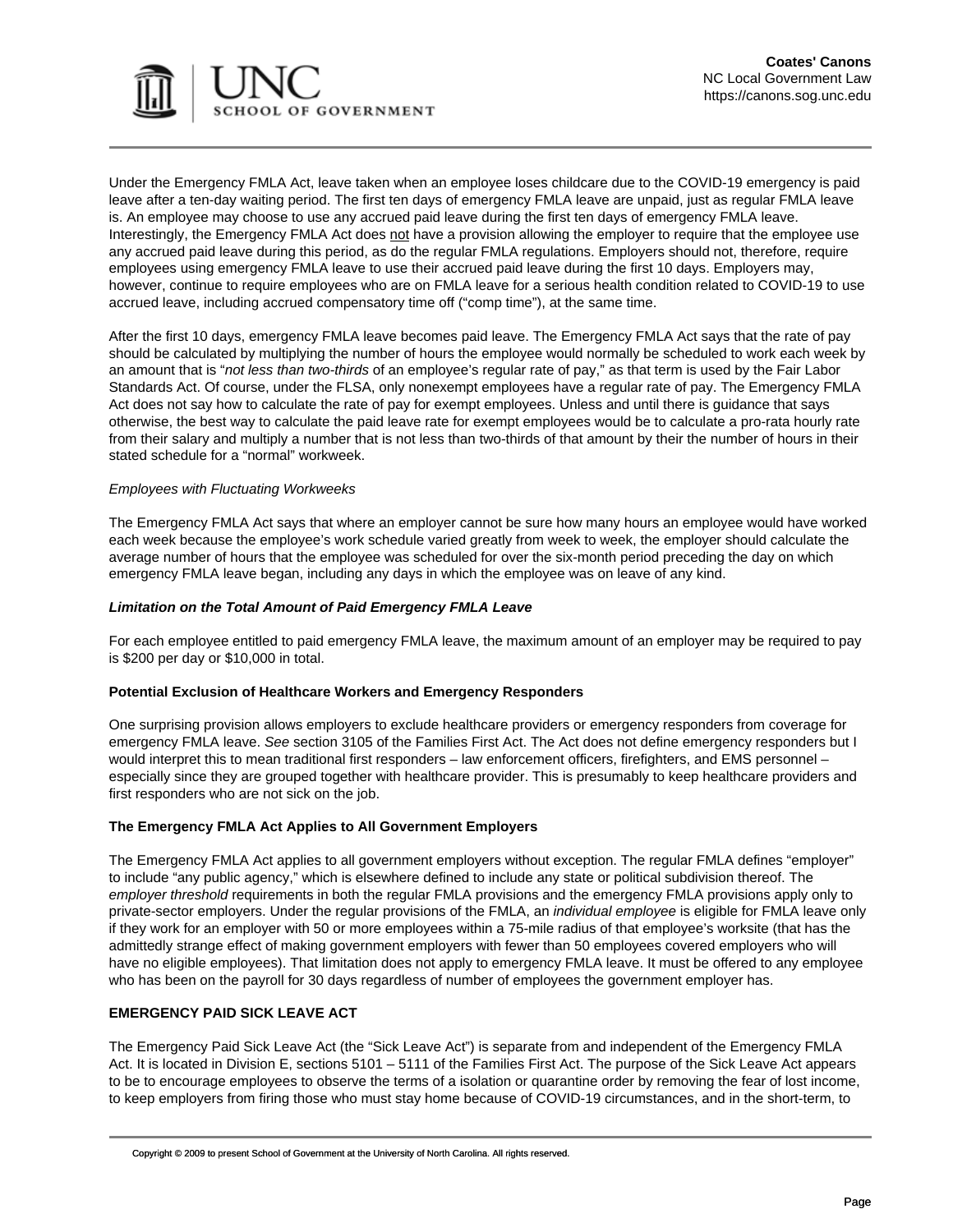

keep money in people's pockets for food and housing.

#### **Which Employers Must Provide Emergency Paid Sick Leave?**

The Sick Leave Act applies to all government employers without exception.

#### **Who Gets Emergency Paid Sick Leave?**

A broad group of people will qualify for emergency paid sick leave. **All** government employers and employees are covered by the Sick Leave Act. There are no size or length of service requirements. The circumstances under which employees will qualify for emergency paid sick leave are:

- 1. The employee is subject to a federal, state or local quarantine or isolation order related to COVID-19;
- 2. The employee has been advised by their healthcare provider to self-quarantine because they are infected with or have been exposed to COVID-19 or because they are at high risk of complications from COVID-19;
- 3. The employee is showing symptoms of COVID-19 and is seeking but has not yet received a medical diagnosis;
- 4. The employee is caring for someone subject to a federal, state or local quarantine or isolation order related to COVID-19 or who has been advised by their healthcare provider to self-quarantine for COVID-19 related reasons; or
- 5. The employee is caring for his or her son or daughter because the child's school or childcare facility has been closed or the childcare provider is no longer available because of a COVID-19 related reason.

Note that the last reason is similar to the additional qualifying reason for FMLA leave provided by the Emergency FMLA Act. There are other potential overlaps with FMLA for a serious health condition, which will be discussed below.

As under the regular FMLA, employers are permitted to make compliance with the employer's regular sick leave reporting procedures a condition of the continued receipt of emergency paid sick leave benefits.

Employers may not fire or take any other retaliatory action against an employee who exercises their right to emergency paid sick leave.

#### **How Much Paid Sick Leave Will Employers Have to Provide?**

Employees who cannot work for one of the five reasons set forth above are entitled to a maximum of 80 hours of paid sick leave if they are full-time employees. If one assumes that 40 hours of work is a full-time work schedule, then the amount of sick leave qualifying employees must be given is equal to two weeks' worth. This makes sense given that the standard self-quarantine period following exposure to an infected person is two weeks (fourteen days). Part-time employees are also entitled to paid sick leave in an amount equal to the average number of hours that they work over a two-week period. Employees become eligible for emergency paid sick leave as soon as they need it. There is no 10-day waiting period as under the Emergency FMLA Act.

The Sick Leave Act does not define the terms "full-time" and "part-time," which is unfortunate because different statutes define full-time and part-time status differently. Given that the amount of sick leave that the Act requires is equal to two forty-hour work weeks, it seems reasonable for employers to consider a full-time employee to be one who works a 40-hour workweek. Employers whose full-time employees work a 37.5 hour workweek should use that as the definition of full-time.

Emergency paid sick leave is independent of any sick leave that an employer grants employees in the normal course of business. The Sick Leave Act expressly prohibits employers from requiring employees to use ordinary accrued paid leave before using emergency paid sick leave.

Employers are also prohibited from requiring employees to look for or find a substitute before becoming eligible for emergency paid sick leave.

#### **How is the Amount That Employees Must Be Paid in Emergency Paid Sick Leave Calculated?**

Copyright © 2009 to present School of Government at the University of North Carolina. All rights reserved.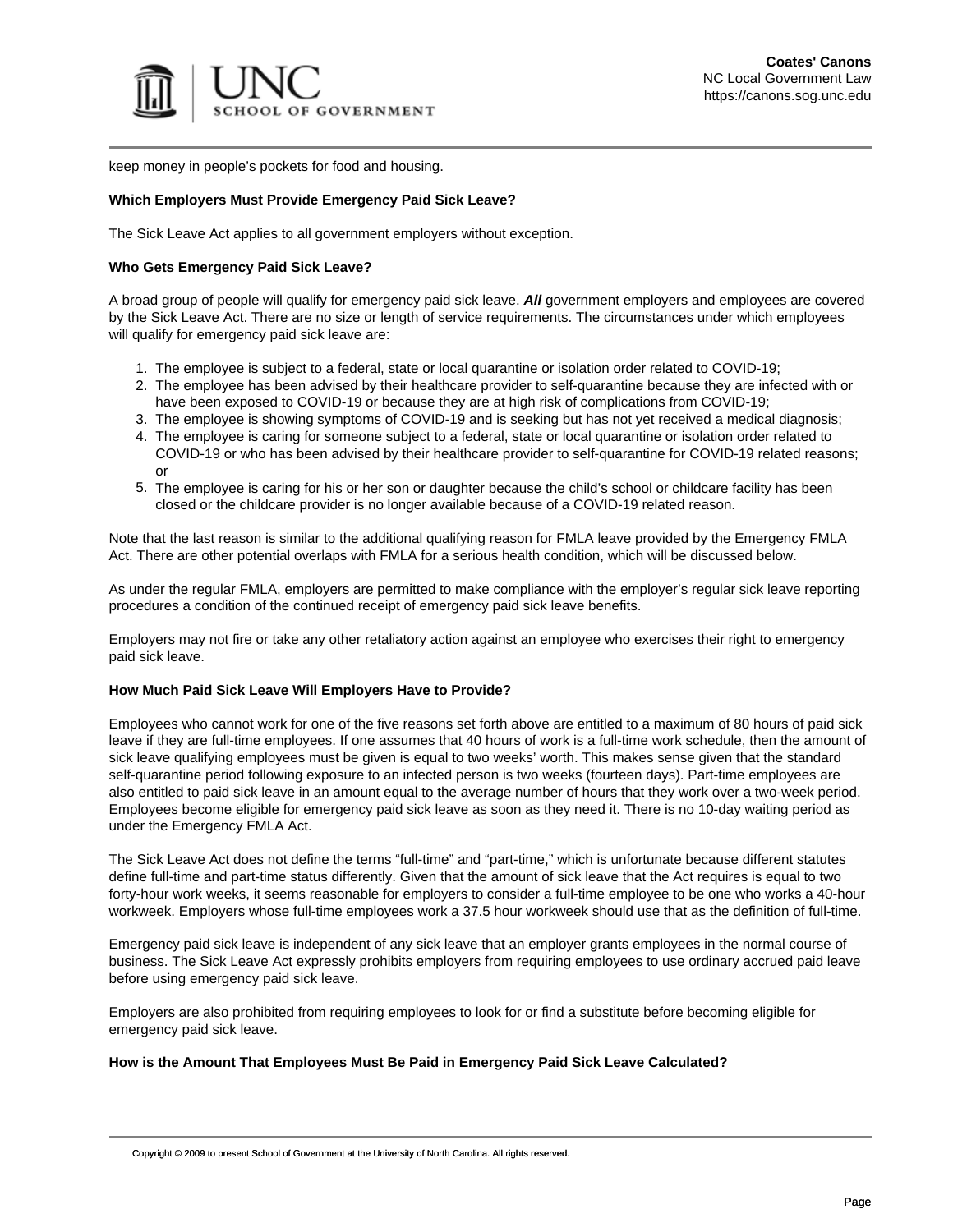

Calculating emergency paid sick leave is much more complicated than calculating the amount that must to be paid to an employee qualifying for paid emergency FMLA leave.

# **Different Standards for Different Qualifying Reasons**

First of all, there are different standards for those employees needing emergency sick leave for reasons 1, 2 or 3 set forth above (where the employee himself or herself is under isolation or quarantine or is seeking a diagnosis of COVID-19) and those needing emergency sick leave for reasons 4 or 5 (employee is caring for someone else in quarantine or isolation or who has COVID-19 symptoms or must take care of children whose schools are closed or childcare providers are unavailable). Employees needing sick leave for reasons 1, 2 and 3 are entitled to the full amount of emergency paid sick leave, as calculated below, while employees needing sick leave for reasons 4 and 5 are only entitled to two-thirds of the calculated payment.

# **Calculating the Amount of Sick Leave Pay**

In North Carolina, the starting point for the calculation of the rate of pay for emergency paid sick leave is the employee's regular rate of pay under the Fair Labor Standards Act multiplied by the number of hours the employee usually works. As noted above, exempt employees do not have a regular rate of pay and, as is the case with the Emergency FMLA Act, the Sick Leave Act does not say how to calculate paid leave for exempt employees. Unless and until there is guidance that says otherwise, the best way to calculate the paid leave rate for exempt employees would be to calculate a pro-rata hourly rate from the employee's salary and multiply a number that is not less than two-thirds of that amount by the number of hours in their stated schedule for a "normal" workweek.

#### Employees with Fluctuating Workweeks

Like the Emergency FMLA Act, the Sick Leave Act says that where an employer cannot be sure how many hours an employee would have worked each week because the employee's work schedule varied greatly from week to week, the employer should calculate the average number of hours that the employee was scheduled for over the six-month period preceding the day on which emergency FMLA leave began, including any days in which the employee was on leave of any kind.

#### **Limitation on the Total Amount of Emergency Sick Leave Paid Any Individual**

For each employee entitled to emergency paid sick leave for reasons 1, 2 or 3, the maximum amount an employer may be required to pay is \$511 per day or \$5,110 in total. For each employee entitled to emergency paid sick leave for reasons 4 or 5, the maximum amount an employer may be required to pay is \$200 per day or \$2,000 in total.

# **Potential Exclusion of Healthcare Workers and Emergency Responders**

As with the Emergency FMLA Act, the Sick Leave Act allows employers to exclude healthcare providers or emergency responders from emergency paid sick leave coverage. See section 5102(a) of the Families First Act. The Sick Leave also does not define emergency responder but again, I would interpret this to mean traditional first responders – law enforcement officers, firefighters, and EMS personnel – especially since they are grouped together with healthcare providers. This is presumably to keep healthcare providers and first responders who are not sick on the job.

# **Time Limited Provision**

Emergency paid sick leave is available only through December 31, 2020.

# **WHEN DO THE EMERGENCY FMLA ACT AND THE SICK LEAVE ACT BECOME EFFECTIVE?**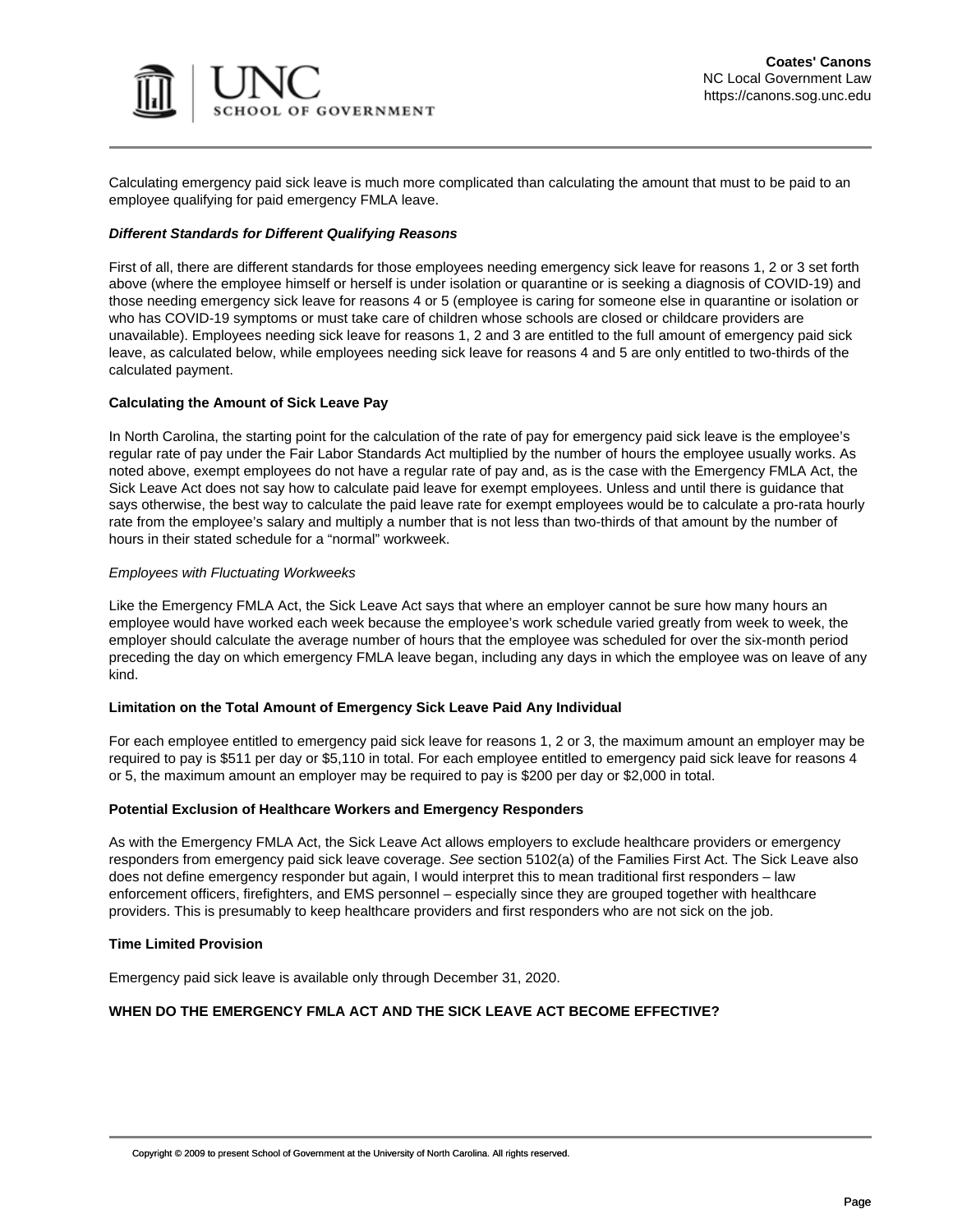

The answer to this question is not straightforward. Both acts provide that their requirements "shall take effect not later than 15 days after the date of enactment of this Act." The Families First Act was enacted on March 18, 2020, so the effective date would appear to be April 2, 2020. A [U.S. Department of Labor News Release](https://www.dol.gov/newsroom/releases/osec/osec20200320) dated March 20, 2020, however, speaks of employers taking immediate relief of the provisions of both the Emergency FMLA Act and the Sick Leave Act. It also speaks of a 30-day nonenforcement period:

Department of Labor will be issuing a temporary non-enforcement policy that provides a period of time for employers to come into compliance with the act. Under this policy, Department of Labor will not bring an enforcement action against any employer for violations of the act so long as the employer has acted reasonably and in good faith to comply with the act. The Department of Labor will instead focus on compliance assistance during the 30-day period.

An [IRS press release](https://www.irs.gov/newsroom/treasury-irs-and-labor-announce-plan-to-implement-coronavirus-related-paid-leave-for-workers-and-tax-credits-for-small-and-midsize-businesses-to-swiftly-recover-the-cost-of-providing-coronavirus) speaks similarly.

Employers may therefore begin to offer both emergency FMLA leave and emergency paid sick leave to their employees immediately (and to exempt any paid leave from social security taxes, as explained below) but in any event no later than April 2, 2020.

# **WHERE THE FMLA, THE EMERGENCY FMLA ACT AND THE SICK LEAVE ACT OVERLAP**

The Emergency Paid Sick Leave Act provides job-protected sick leave in situations that may not be covered by the regular Family and Medical Leave Act, such as

- when an employee is under a quarantine order or recommendation for exposure to COVID-19 but is not showing any symptoms of illness;
- when an employee is seeking but does not yet have a diagnosis of COVID-19;
- when an employee is caring for someone who is under a quarantine order or recommendation for exposure to COVID-19 but who is not showing any symptoms of illness or is caring for someone seeking a diagnosis of COVID-19;
- when an employee has COVID-19 but their illness does not qualify as a serious health condition although it renders them unable to work;
- when an employee's childcare provider is unavailable due to COVID-19 related reasons, but that childcare provider is a relative or friend and does not receive compensation for those services, as required under the Emergency FMLA Act.

Despite the fact that the Sick Leave Act seems designed, in part, to cover absences that are not covered by the FMLA, there appear to be several situations in which an employee may be covered by both the Emergency FMLA Act and the Sick Leave Act. They are situations in which the employee is unable to work and:

- the employee's COVID-19 infection qualifies as a serious health condition and the employee is either subject to a quarantine or isolation order or recommendation.
- the employee is caring for an immediate family member whose COVID-19 infection qualifies as a serious health condition and that family member is either subject to a quarantine or isolation order or recommendation;
- the employee must care for minor children whose school is closed and/or whose paid childcare providers are unavailable because of COVID-19 related reasons.

May an employer count emergency paid sick leave against an employee's FMLA entitlement? To be clear, nothing in either the Sick Leave Act or the FMLA prohibits an employer from running FMLA leave concurrently with the paid sick leave required by the Act. An employer may count the time on emergency paid sick leave against the employee's FMLA entitlement so long as the employee either has a serious health condition or is caring for an immediate family member with a serious health condition.

Where an employee qualifies for both paid emergency FMLA leave (that is, after 10 days) and emergency paid sick leave, are they entitled to receive payments under both statutes, effectively double-dipping? Although the Families First Act does not address this question, Congress certainly did not intend this result. In this situation, the statute that provides the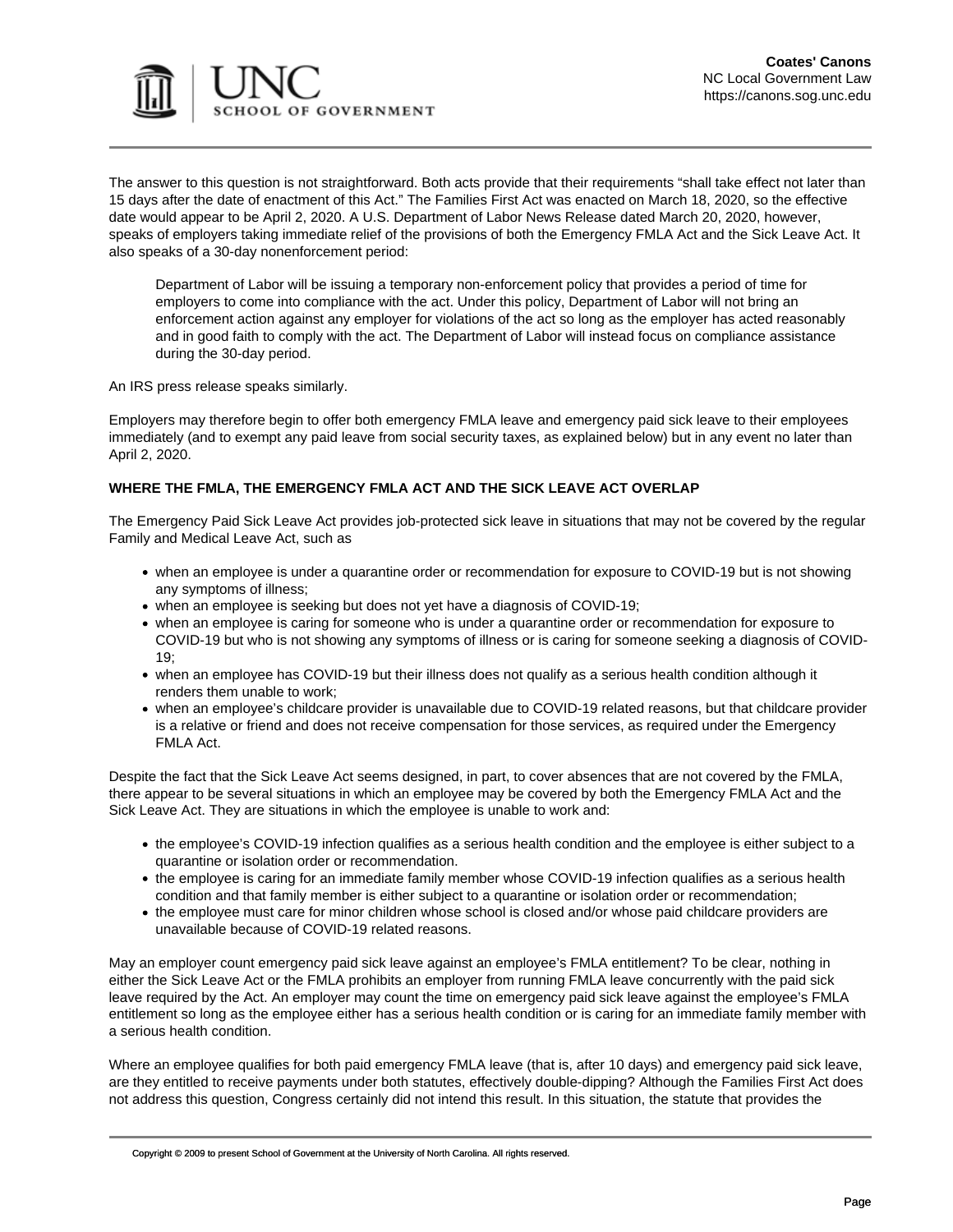

employee with the greater benefit should be applied.

Let's consider each of the three situations in which the normal FMLA, the Emergency FMLA Act and the Sick Leave Act might overlap.

# **Employee Has a COVID-19 Infection That Qualifies as a Serious Health Condition and Is Subject to a Quarantine or Isolation Order or Recommendation**

It is not going to be surprising if an employee diagnosed with COVID-19 satisfies the serious health condition requirement for regular FMLA leave (discussed above) and is either ordered to isolate themselves by their local health director or receives a recommendation to isolate themselves from their healthcare provider. (Remember, as my colleague Jill Moore explains in her Coates' Canons blog post [Isolation, Quarantine, and Social Distancing: What's the Difference?](https://canons.sog.unc.edu/isolation-quarantine-and-social-distancing-whats-the-difference/), that while the terms isolation and quarantine are often used together and have similar meanings, there is a key distinction. Isolation is used for people who have known or suspected infections (in other words, they're sick), while quarantine is used for people who are at risk of becoming infected, usually because they have a known or suspected exposure to an infected person. There probably aren't any situations in which an employee with COVID-19 infection that qualifies as a serious health condition would be in quarantine rather than in isolation.)

Under the FMLA, an employee who has a serious health condition and is subject to an isolation order or recommendation may – or the employer may order the employee to – use any accrued paid sick leave that they have available. If the employee does not have any accrued paid sick leave, the FMLA leave for a serious health condition will be unpaid leave.

The Emergency FMLA Act will not come into play in this situation because it covers only those situations related to a lack of childcare.

The Sick Leave Act will apply here however. Under the Sick Leave Act, the employee will immediately qualify for paid sick leave for 80 hours or approximately two workweeks. This means that the employer should immediately begin paying the employee the amount to which he or she is entitled as calculated under the Sick Leave Act's paid leave calculation provision, discussed above. Since the Sick Leave Act prohibits an employer from requiring that the employee use any accrued paid leave first, the employer must apply emergency paid sick leave first, for the first 80 hours. If at the conclusion of 80 hours, the employee is still unable to return to work and is still suffering from a serious health condition, any other accrued paid leave may be applied to the remainder of the FMLA leave.

But what if, in addition to having a serious health condition, the employee also has a minor child at home because the schools are closed or the employee's paid childcare provider is unavailable due to COVID-19 related reasons? The Emergency FMLA Act doesn't say what happens in this circumstance, but employers should apply the rule generally used by the U.S. Department of Labor, which implements the FMLA, namely, that the employee should be allowed to choose the provision which is of greater benefit to him or her. So an employer should allow an employee who has **both** a serious health condition and a need for emergency FMLA leave to choose whether to apply any "regular" accrued paid leave first or to use paid emergency FMLA leave as calculated under the Emergency FMLA Act first (until the employee reaches the maximum \$10,000 in paid emergency sick leave benefits). Whichever form of paid leave the employee chooses, after that form of paid leave runs out, the employer should then apply the other form of leave, as long as the applicable qualifying condition still applies (that is, the employee still has a serious health condition or the employee still cannot work due to the lack of childcare).

# **Employee Is Caring for an Immediate Family Member With a COVID-19 Infection That Qualifies as a Serious Health Condition and Who Is Subject to a Quarantine or Isolation Order or Recommendation**

The analysis here is the same as it is for the situation discussed above where an employee has a COVID-19 infection that satisfies the conditions for FMLA leave for a serious health condition and either has been ordered to isolate themselves or their healthcare provider has recommended that they do so. And remember, the term isolation is used for people who have known or suspected COVID-19 infection (they are sick), while quarantine is used for people who are have been exposed to COVID-19 infection. There probably aren't any situations in which an employee is caring for a family member with a COVID-19 infection that qualifies as a serious health condition who is in quarantine rather than in isolation, although the employee might be in quarantine themselves during and after this period.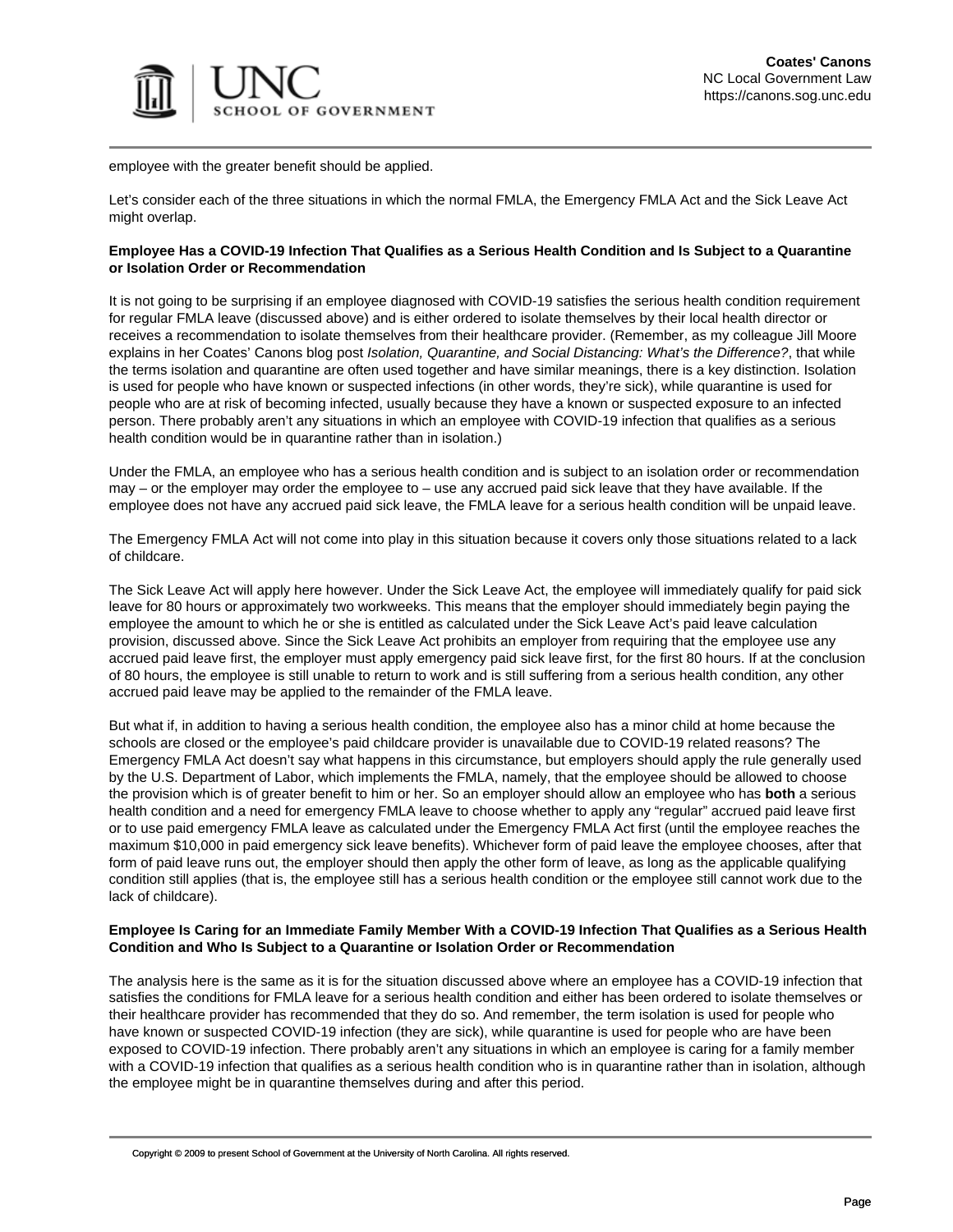

# **Employee Must Care for Minor Children Whose Schools Are Closed and/or Whose Paid Childcare Providers are Unavailable Because of COVID-19 Related Reasons**

In this situation, the employee would not have a serious health condition or be caring for an immediate family member with a serious health condition.

For school closures, both the Sick Leave Act and the Emergency FMLA Act provide paid leave. Both Acts calculate an employee's paid sick leave wages in the same way (see above) but they have different maximum daily and aggregate payments. The Sick Leave Act provides paid leave immediately but only for 80 hours of missed work and the maximum amount an employer may be required to pay is \$511 per day and \$5,110 in total for each employee. The Emergency FMLA Act provides for paid leave only after 10 days and only in an amount of \$200 per day and \$10,000 total for each employee.

For childcare-related leave, the Sick Leave Act provides emergency paid sick leave for an employee who cannot work because schools are closed or their regular childcare provider is unavailable regardless of whether that provider is paid to look after the children or not. The Emergency FMLA Leave Act, on the other hand, provides paid leave (paid after the first 10 days) only where the childcare provider is one who works for wages.

#### School Closures

For the first 80 hours in which an employee is unable to work because of a COVID-19 related school closure, the employee should be provided with paid sick leave under the Sick Leave Act. First of all, the employee will not qualify for emergency FMLA leave until after day 10. The Sick Leave Act provides that an employer may not require an employee to use other paid leave before using emergency paid sick leave and since the Sick Leave Act has a higher daily maximum, it makes sense to continue to use emergency paid sick leave for the full 80 hours before switching the employee over to paid emergency FMLA leave.

# Unavailability of the Employee's Usual Paid Childcare Provider

Since emergency FMLA leave is only available when an employee's paid childcare provider is unavailable (emergency paid sick leave is available when the regular childcare provider is an unpaid family member or friend), the Emergency FMLA Leave Act and the Sick Leave Act will only overlap will the childcare provider is paid. In that case, the same rules apply as in the case of school closures, discussed above.

# **NEITHER EMPLOYERS NOR EMPLOYEES WILL HAVE TO PAY FICA TAXES ON PAID EMERGENCY FMLA LEAVE OR PAID EMERGENCY SICK LEAVE**

There have been some conflicting media reports about whether the Families First Act provides payroll tax relief to government employers. That is because it both does and does not. **Government employers and employees do not have to pay FICA taxes on paid leave wages under both the Emergency FMLA Act and the Emergency Sick Leave Act**. But private employers get a payroll tax credit in the amount of the total paid emergency FMLA leave and emergency paid sick leave wages that they pay that they can use to offset the social security portions of FICA payroll taxes (OASDI taxes) that they pay on all other employees in the tax payment quarter. **Government employers are not eligible to receive these tax credits.** It is unclear why this benefit was not extended to government employers. Perhaps it is in some way related to the fact that private employers pay corporate income taxes while government employers, by definition, do not have earnings or make a "profit."

# **The Provisions Explained in Further Detail**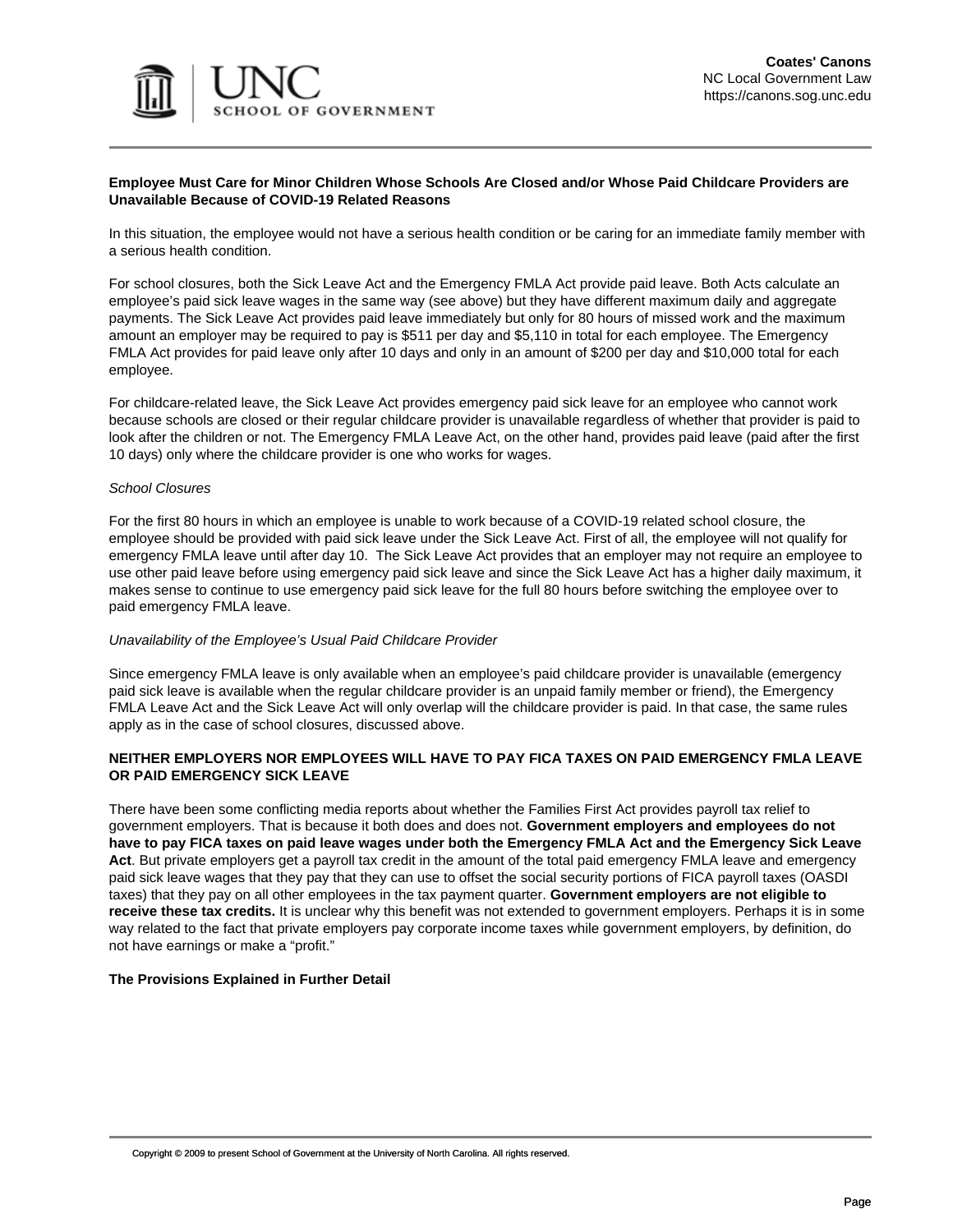

The Internal Revenue Code requires employers and employees each to pay social security and Medicare taxes (FICA taxes) on the wages of employees. The social security portion of these payroll taxes are referred to by the acronym OASDI ([26 U.S.C. § 3111\(a\)](https://www.law.cornell.edu/uscode/text/26/3111) refers to this as Old Age, Survivors and Disability Insurance); the Medicare portion of these payroll taxes is called "hospital insurance in the relevant portions of the Internal Revenue Code (see, for example, [here](https://www.law.cornell.edu/uscode/text/26/3111), [here](https://www.law.cornell.edu/uscode/text/26/3121), and [here\)](https://www.law.cornell.edu/uscode/text/26/3101). Long ago, local government employers were given the option of opting out of social security for their employees; few, if any do, any more.

[The Internal Revenue Code](https://www.law.cornell.edu/uscode/text/26/3101) requires employers to withhold from the paycheck of each employee earning below \$137,700 a tax in an amount equal to 6.2% of wages as a social security tax and 1.45% of wages as a Medicare tax. Employers are also required to pay FICA taxes in an amount identical to that which they withhold from the wages of their employees.

# **Special Rule About Social Security (OASDI) Taxes Applicable to All Employers, Including Government Employers**

The employment tax provisions of the [Families First Act](https://www.congress.gov/bill/116th-congress/house-bill/6201/text) are found in Division G of the legislation. Section 7005(a) provides that any wages paid as emergency FMLA leave or emergency paid sick leave will not be considered wages for purposes of the social security (OASDI) tax portion of the FICA tax. In other words, the employee portion of the OASDI tax (6.2%) should not be withheld when paying an employee for emergency FMLA leave (after the first 10 days) or emergency paid sick leave. Employers do not need to contribute their matching portion of the social security tax either. The Medicare tax portion of the FICA tax (1.45%) must still be withheld from employees' emergency leave wages and employers must still contribute their matching contribution of the Medicare tax.

# **Tax Credits Not Applicable to Government Employers**

Sections 7001 and 7003 of the Families First Act grant a social security tax credit to private employers for emergency paid sick leave and paid emergency FMLA leave respectively. Subsection (e)(4) of both sections expressly provide that "this credit shall not apply to the Government of the United States, the government of any State or political subdivision thereof, or any agency or instrumentality of any of the foregoing." This is regrettable since the tax credit is applied in both cases against the social security tax paid by employers for all other wages paid to all employees during that tax quarter. Government employers, like private employers, will be paying significant amounts in social security taxes on all wages in each quarter of 2020 in which their employees avail themselves of paid emergency FMLA leave and emergency paid sick leave.

# **FEMA REIMBURSEMENT FOR EMPLOYER EXPENSES ASSOCIATED WITH EMPLOYEE PAID LEAVE**

It is unclear on the date of publication whether the Federal Emergency Management Agency (FEMA) will recognize the cost of providing employees with paid emergency FMLA leave or emergency paid sick leave as a Category B (emergency protective measures) reimbursable expense. FEMA has yet to address this issue.

# **UPDATES**

This blog post will updated to reflect any regulations or U.S. Department of Labor guidance that clarify employer requirements under the Families First Act. The Department says regulations will be issued in April.

# **Links**

- [www.congress.gov/bill/116th-congress/house-bill/6201/text](https://www.congress.gov/bill/116th-congress/house-bill/6201/text)
- [www.law.cornell.edu/cfr/text/29/825.207](https://www.law.cornell.edu/cfr/text/29/825.207)
- [www.law.cornell.edu/uscode/text/29/2611](https://www.law.cornell.edu/uscode/text/29/2611)
- [www.law.cornell.edu/uscode/text/29/203#x](https://www.law.cornell.edu/uscode/text/29/203#x)
- [www.dol.gov/newsroom/releases/osec/osec20200320](https://www.dol.gov/newsroom/releases/osec/osec20200320)
- [www.irs.gov/newsroom/treasury-irs-and-labor-announce-plan-to-implement-coronavirus-related-paid-leave-for](https://www.irs.gov/newsroom/treasury-irs-and-labor-announce-plan-to-implement-coronavirus-related-paid-leave-for-workers-and-tax-credits-for-small-and-midsize-businesses-to-swiftly-recover-the-cost-of-providing-coronavirus)[workers-and-tax-credits-for-small-and-midsize-businesses-to-swiftly-recover-the-cost-of-providing-coronavirus](https://www.irs.gov/newsroom/treasury-irs-and-labor-announce-plan-to-implement-coronavirus-related-paid-leave-for-workers-and-tax-credits-for-small-and-midsize-businesses-to-swiftly-recover-the-cost-of-providing-coronavirus)
- [www.law.cornell.edu/uscode/text/26/3111](https://www.law.cornell.edu/uscode/text/26/3111)
- [www.law.cornell.edu/uscode/text/26/3121](https://www.law.cornell.edu/uscode/text/26/3121)